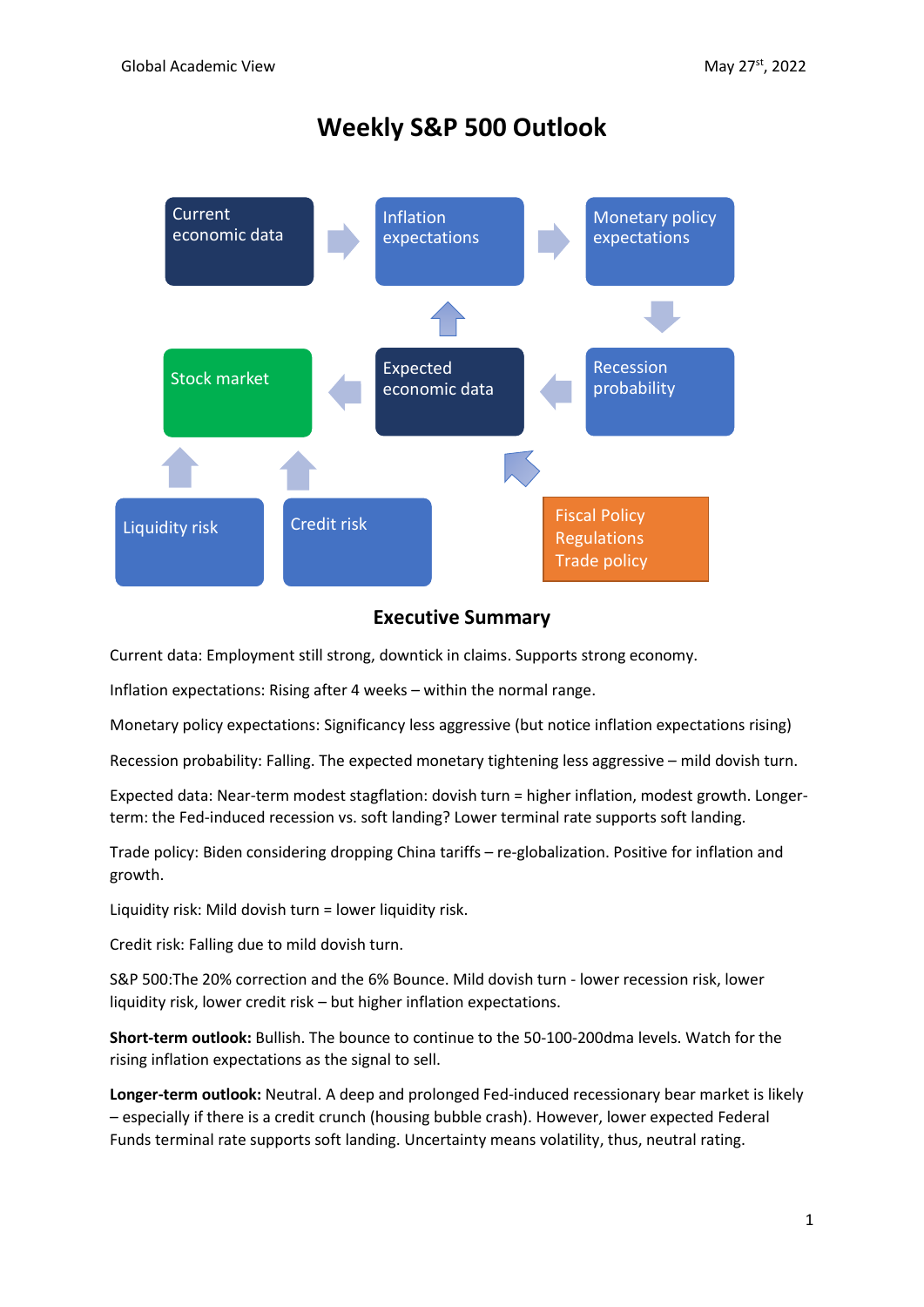| Current economic data |                                                                   |  |
|-----------------------|-------------------------------------------------------------------|--|
| GDP:                  | -1.5% Q1 2022 (down from 6.9%) consumer spending 3.1% - strong    |  |
|                       | 3.5% Q1 2022 yoy (down from 5.5%)                                 |  |
| Unemployment rate     | 3.6% April 2022 (last 3.6%)                                       |  |
|                       | Weekly claims 210K (down from 218K) 166K low Mar 20 <sup>th</sup> |  |
| Inflation:            | 8.3% April 2022 CPI (down from 8.5%) PCE 6.3 (6.6) Peak in March  |  |
|                       | 6.2% April 2022 Core CPI (down from 6.5%) Core PCE 4.9 (5.2)      |  |

## **Weekly Macro Analysis and S&P 500 Outlook**

**Weekly note**: Labor market still strong – supporting strong economy. Inflation peaked in March.

|     | Inflation expectations    |                         |                                  |
|-----|---------------------------|-------------------------|----------------------------------|
|     | Nominal Yield (last week) | Real Rate               | <b>BE Inflation Expectations</b> |
| 5Y  | 2.72% (2.80%)             | $-0.27\%$ ( $-0.12\%$ ) | $2.99\%$ (2.92%) - sub 3%        |
| 10Y | 2.74% (3.78%)             | $0.08\%$ (0.19%)        | $2.66\%$ (2.59%) - sub 2.75%     |
| 30Y | 2.96% (2.99%)             | $0.60\%$ (0.63%)        | $2.39\%$ (2.36%) $-$             |

**Weekly note:** Inflation expectations are **rising** – Real rates and nominal falling. Peak inflation expectations Apr 21 3.02%

| Monetary policy expectations |                    |          |                 |                 |                    |
|------------------------------|--------------------|----------|-----------------|-----------------|--------------------|
| Current                      | Jan 2023           | Jan 2024 | High            | First cut       | Jan 27 -terminal   |
| 0.76%                        | 2.64               | 2.78     | 2.95 Jul 23     | 2.70 Dec 24     | 2.95               |
| (0.76%)                      | (2.76)             | (2.86)   | $(3.07$ Jul 23) | $(2.77$ Dec 24) | $(3.02)$ last week |
|                              | __ _ _ _ _ _ _ _ _ |          |                 |                 |                    |

QE ended in March. QT starting in June – June-Aug \$47.5 bill/month, after \$95bill/month **Weekly note**: Fed significantly **less aggressive** (**dovish turn**) - Peak hawkishness May 4th (3% 2022)

|                                                                                            | 12-Month Recession probability: moderate |                                                            |
|--------------------------------------------------------------------------------------------|------------------------------------------|------------------------------------------------------------|
| 10Y-2Y spread                                                                              | $0.26\%$ (0.20%)                         | <b>Widening</b> (Inverted week of March 28 <sup>th</sup> ) |
| 10Y-5Y spread                                                                              | $0.02\%$ (-0.02%)                        | Widening (First inverted in March, reinverted)             |
| 2Y-3mo spread                                                                              | 1.45% (1.57%)                            | Narrowing - but an imminent recession not expected         |
| Weekly note: Recession probability decreased, low chance of an imminent recession (2Y-3mo) |                                          |                                                            |

#### Fiscal Policy, Trade, Regulations

Biden considering dropping China tariffs – should lower inflation expectations (re-globalization) **Weekly note**: Negotiations underway.

#### Expected data

Modest stagflation. Longer term the Fed-induced recession (possibly in late 2024) vs soft landing? **Weekly note**: Outlook unchanged – under watch the China tariffs policy

#### S&P 500 pricing: Past performance: 5 Days: 6% YTD: -13%

- $\bullet$  PE = 21 Fell from 36 on Jan 4<sup>th</sup>, 2022 still overvalued.
- **Current:** The Fed-induced liquidity shock correction (19% total): **Phase 1 selloff.**
- The first leg down (Jan 4) negative reaction to rising long term rates (**peaked**) and real rates (QT) – speculative bubble burst – revaluation of PE multiples.
- The second leg down (Apr 21) negative reaction to extreme Fed hawkishness (**peaked**)
- The third leg down (May 18) negative reaction to corp. earnings (Target, Snap) started to reflect the expected data: stagflation. Nvidia bounced after neg. guidance (**peaked?**)
- **Latest:** The 6% Bounce short covering (meme stocks up), possibly China tariffs, mild dovish turn by the Fed, and falling real rates.
- Reacting **positively** to the possibility of dropping the China tariffs.

**Weekly note**: The Bounce – after 9 weeks down.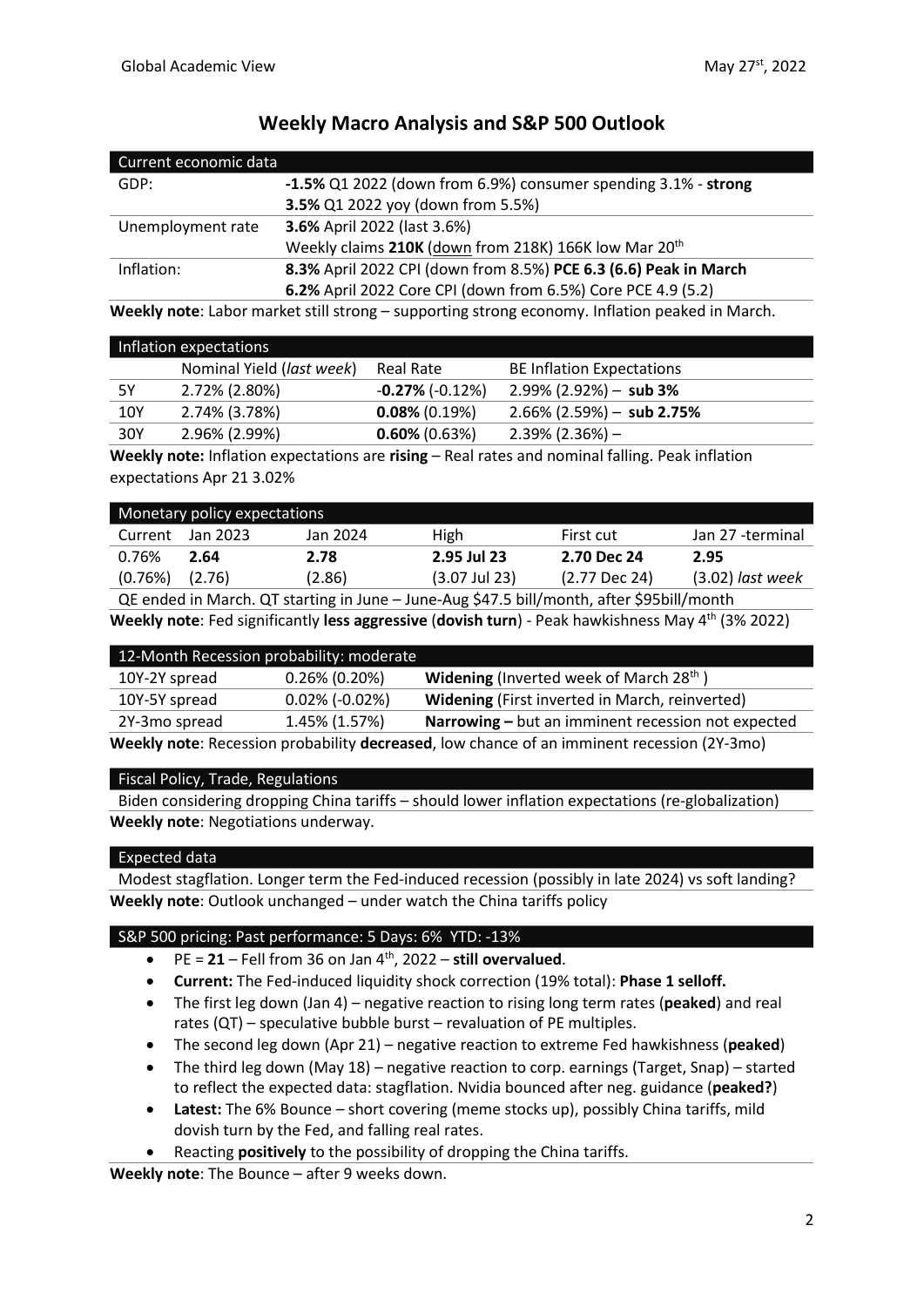#### Liquidity risk **–** High – Phase 1 selloff – ACTIVE

*Expectations of an aggressive monetary policy tightening in the presence of a bubble causes the liquidity shock and bubble burst.*

The ultra-hawkish Powell IMF speech on 4/21 reduced the market depth in short term bonds, which caused the liquidity shock in S&P 500 futures and burst in speculative bubbles 1) tech stocks, 2) meme stocks, 3) cryptocurrencies. **Mild dovish turn – lower liquidity risk.**

• Crypto – Bitcoin: **-**39% (-39%) YTD QQQ: -23% (-28%) YTD

• VIX =  $25(29)$  peak vol. May 2 at 36

**Weekly note**: QQQ bounce, volatility down, bitcoin no bounce – **liquidity risk receding**.

#### An Imminent Recession risk – Moderate/Low – Phase 2 selloff – still not justified.

*In recessions: 1) corporate earnings decrease – further contraction of PE ratios 2) unemployment increases – lowers consumer spending.*

Labor market and consumer spending are still strong. Initial claims downtick - strong. The 10Y-5Y spread positive.

**Weekly note**: Stagflation showing up in corporate earnings. Slowdown expected to show in data.

#### Credit risk – Moderate – Phase 3 selloff – not expected

*As recession hits and unemployment increases, corporate and individual bankruptcies increase – especially in the presence of a housing bubble, or other collateral value bubble. Systematic bankruptcies increase the credit risk to a high level, which causes forced selling – and the most severe phase of the bear market. Credit risk deepens the recession (Phase 2) and causes the liquidity shock (Phase 1).* 

| Credit risk | BBB-10Y | $2.25\%$ (2.37%)    | Decrease moderate. (2.38% Mar 10). |
|-------------|---------|---------------------|------------------------------------|
|             | HYG.    | -7.80%(-12.08%) YTD | Bounce                             |

**Weekly note**: Moderate level of credit risk. **Decreased.** Mild dovish turn.



- **Correction 19%:** Jan  $4^{th}$  May  $20^{th}$  held the 20% level 3840.
- **Double bottom**: support 3840 resistance 4100 **(range)**
- **Breakout**: the Bounce- target 50dma  $-$  4372 ( $2<sup>nd</sup>$  target 100dma,  $3<sup>rd</sup>$  target 200dma)
- **Support**: the 4100 level.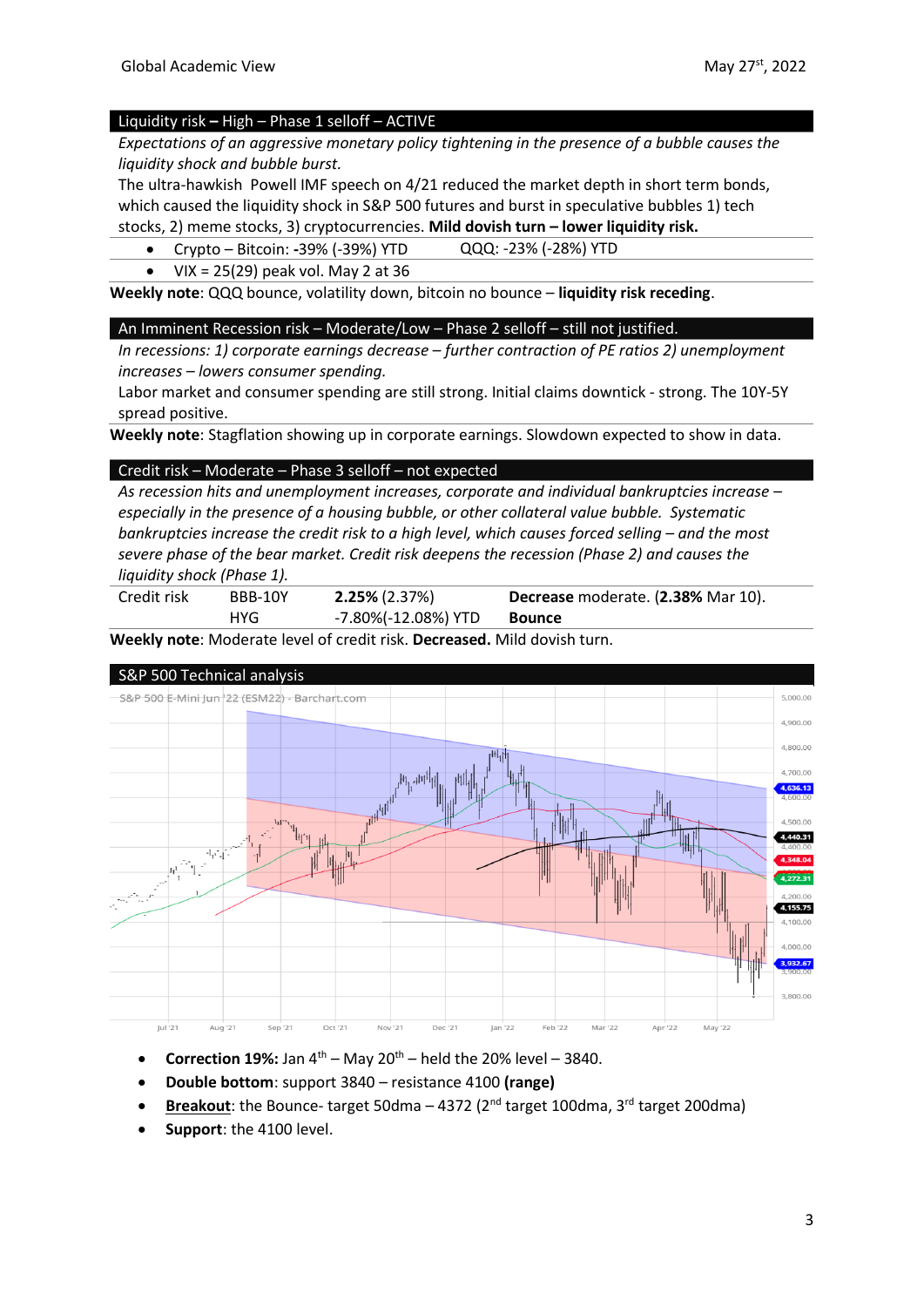#### **S&P 500 Tactical outlook**

Tactical - Fundamental Thematic **Bullish Bullish** 

- **Mild dovish turn** but note rising inflation expectations
- The peaks in inflation/inflation expectations/Fed hawkishness (positive)
- Selling in reaction to the stagflation effect on corporate earnings (negative) peaked?
- The liquidity shock eased (positive)
- The pending decision to drop China tariffs positive catalyst
- Weakening economic data negative catalyst

#### **Technical Bullish**

| The 4100 level breakout |
|-------------------------|
|-------------------------|

#### Longer term **Neutral**

- The Fed-induced recessionary bear market (recession possibly 2024).
- However, lower terminal rate favors soft landing.
- 2Y-3mo inversion to signal a possible Phase 2 selloff an immediate recession.
- Spike in credit spreads above 3% to signal a possible Phase 3 selloff credit crunch.

#### **Tactical Trades:**

- **Bullish:** Buy the breakout above 4100 (dovish turn). **Bias.**
- Bearish: Sell the breakdown below 4100 (rising inflation exp).